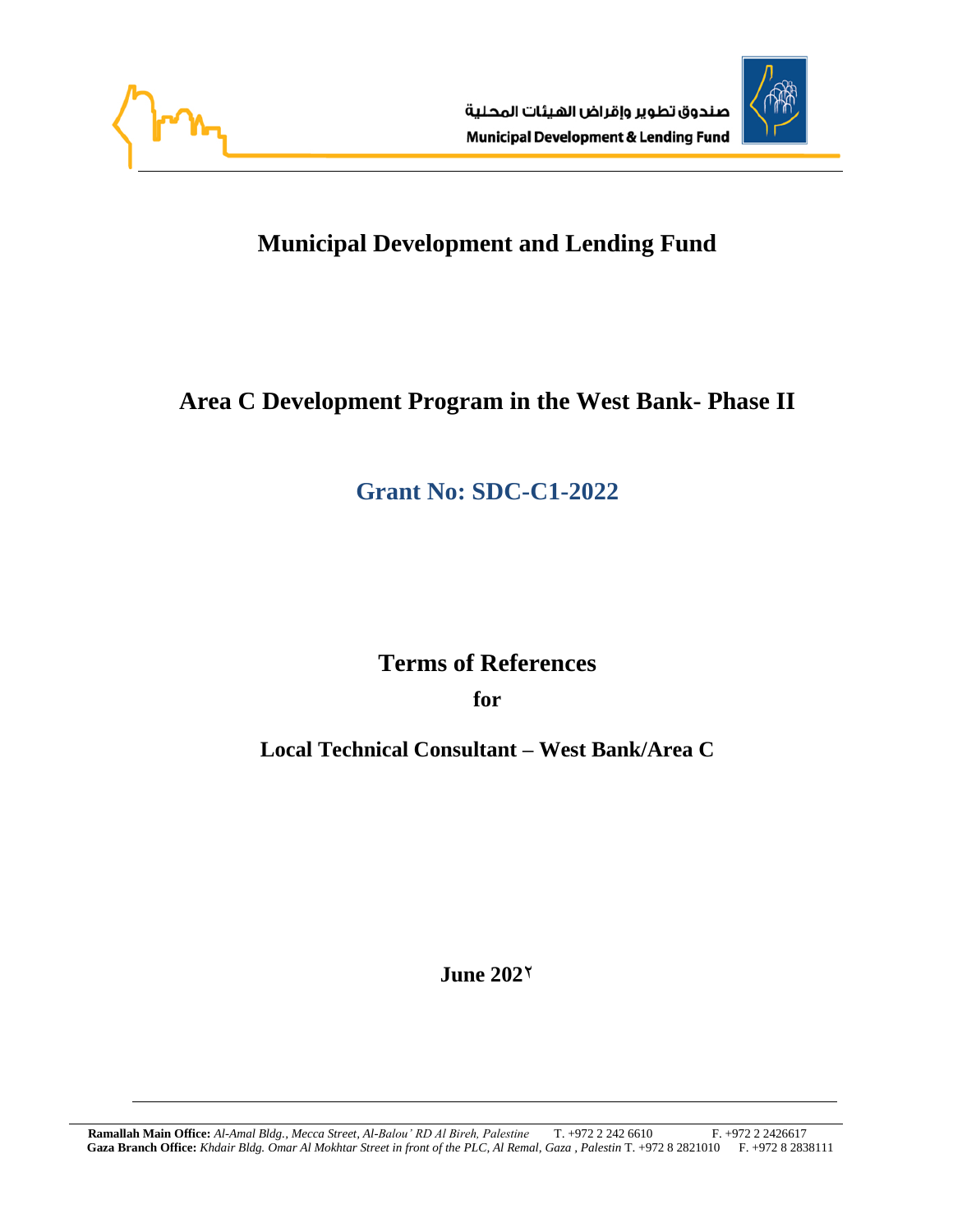



# **Terms of References**

# **Introduction**

The Municipal Development and Lending Fund "MDLF" has received a grant from the "SDC" towards the cost of "Development of area C / West Bank".

The Municipal Development and Lending Fund (MDLF) as an implementation agency for the project intends to use part of the grant for consulting services to hire a **Local Technical Consultancy Firm (LTC)** to provide the needed technical assistance for the design and supervision of the infrastructure projects that will be implemented in **Eight localities in area C in the West Bank.** 

### **Table (1)**

| Eight Localities in Area C in The West Bank |                                              |                                  |  |  |  |
|---------------------------------------------|----------------------------------------------|----------------------------------|--|--|--|
|                                             | Governorate                                  | <b>LGU</b>                       |  |  |  |
|                                             | Jenin<br>$\overline{a}$                      | Al Mansoura Village Council      |  |  |  |
|                                             | <b>Hebron</b><br>$\overline{\phantom{a}}$    | <b>Doura Municipality</b>        |  |  |  |
|                                             | Qalqiliya<br>$\overline{\phantom{a}}$        | <b>Isla Village Council</b>      |  |  |  |
|                                             | Qalqiliya<br>$\overline{\phantom{a}}$        | <b>Jit Village Council</b>       |  |  |  |
|                                             | <b>Tulkarem</b><br>$\overline{\phantom{a}}$  | <b>Tulkarem Municipality</b>     |  |  |  |
|                                             | <b>Bethlehem</b><br>$\overline{\phantom{a}}$ | Wadi Rahhal Village Council      |  |  |  |
|                                             | Jenin<br>$\overline{\phantom{a}}$            | Zabda Al Jadeeda Village Council |  |  |  |
|                                             | <b>Jerusalem</b><br>$\overline{\phantom{a}}$ | Qalandia Village Council         |  |  |  |
|                                             |                                              |                                  |  |  |  |

### **Objective of the Assignment**

The main objective of this assignment is to *provide technical assistance to the targeted localities (LGUs), specifically the eight localities in Area C in the WB for the implementation of infrastructure projects approved as part of improving the basic services for their citizens.*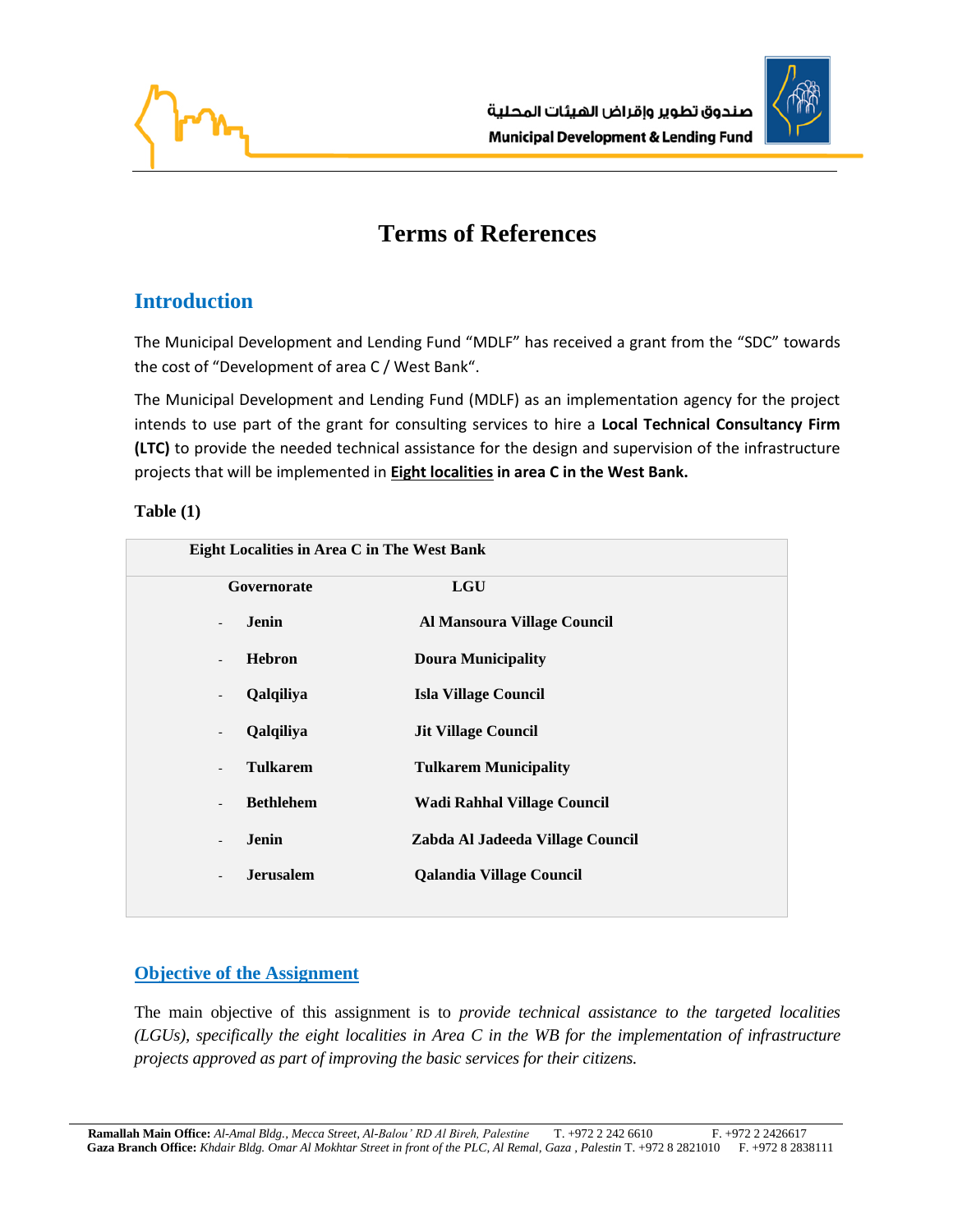



This technical support and assistance will include on-the-job training and full responsibility for implementing all tasks and activities. Specific objectives are:

- (i) *Projects planning and design*: assisting to the LGUs to ensure the compliance with environmental, social and sustainability safeguards. Preparation of designs (survey maps, existing plans, design drawings, licenses, bill of quantities, specifications and bidding documents…etc.). In addition to assist in the preparation, review and comment on individual procurement plans, infrastructure and services maintenance, designs, specifications and bidding documents.
- (ii) *Projects implementation and supervision*: build the capacity of targeted localities to implement the projects and assist them in the supervision including reporting on progress of implementation, monitoring of indicators, and compliance with the standards as delineated by the MDLF.
- (iii) *Ensuring compliance with technical and fiduciary aspects*: build the capacity and provide guidance to targeted localities on technical and fiduciary aspects of project preparation and implementation to ensure compliance with MDLF's procurement, financial, social and sustainability safeguards (including provision of mitigation measures) procedures.
- (iv) *Functionality and sustainability of projects*: preparation of forms and guidelines for the assessment of the functionality and sustainability of different types of infrastructure projects (water, roads, public buildings (facilities), electricity…etc.)
- (v) Identification and design of needed accompanying measures for the operation, management and sustainability of the funded infrastructure projects*:* The LTC to develop new institutional capacity measures to operate and maintain the constructed projects(water distribution systems, Electricity networks).
- (vi) Coordination with civic engagement organization and other LTCs working in Area C: The LTC will in coordination with MDLF and other consultants cooperate during the implementation phase of the action, to build-in the managerial capacity and equip the local authorities/communities with needed know-how, tools and procedures for how to handle the aftercare period through civic/social mobilization activities and establishing connections and linkages with other services utilities, local authorities and/or private sector, where needed.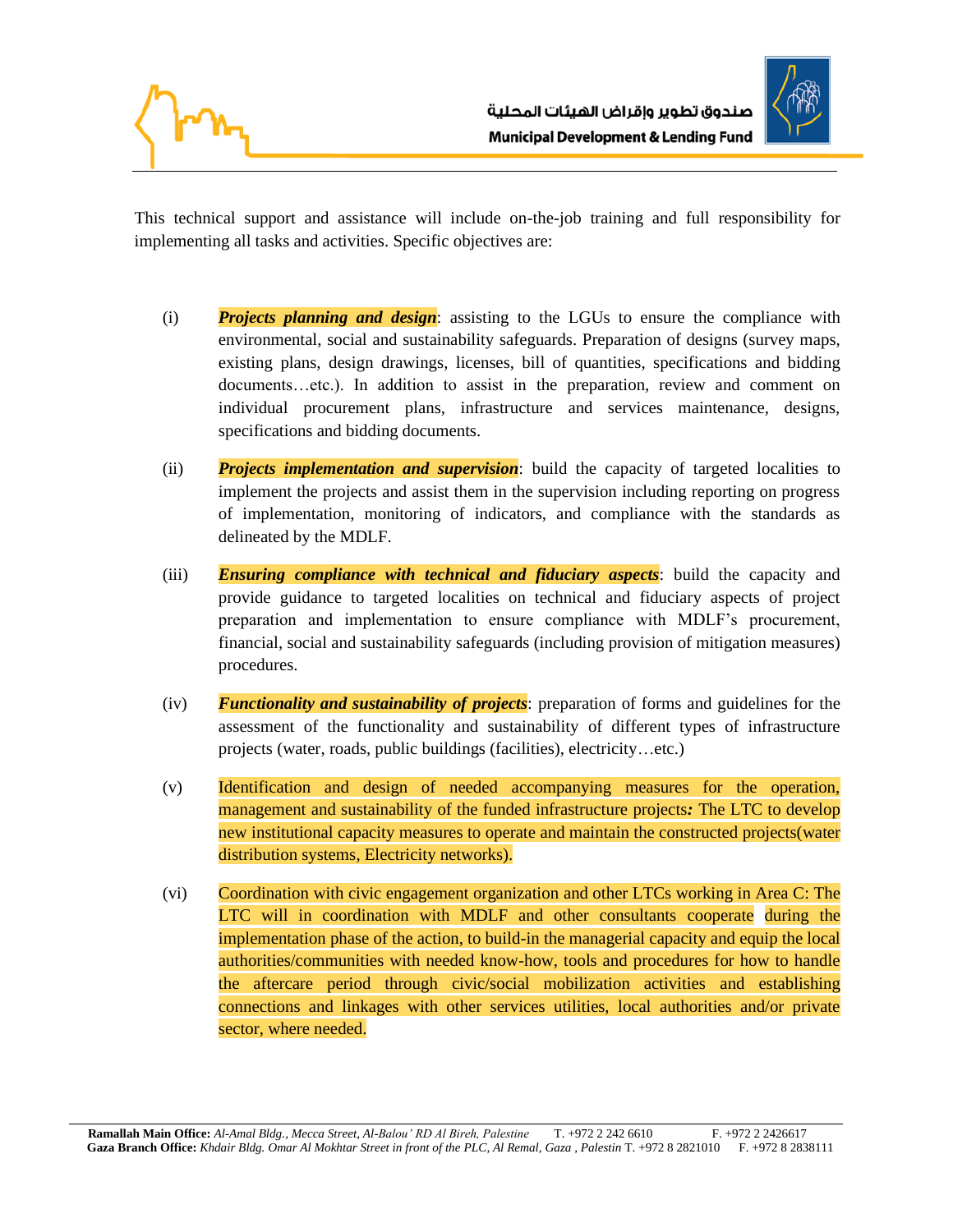



## **Scope of Work**

In each targeted locality in Area C/WB (*specified in Table 1)*, the Local Technical Consultant (LTC) will work with the Local Government Units (LGUs) in coordination with and under the supervision of the Municipal Development and Lending Fund (MDLF) in accordance with the technical details presented in the MDLF's Operations Manual (POM) and the signed contract.

The Assignment is composed of two Stages, (i) **Projects planning and design and** (ii) **Projects implementation and supervision**. The LTC team of specialists are expected to support targeted LGUs throughout the design and supervision and during the implementation of infrastructure projects under the project.

## **Tasks and Responsibilities**

The bellow mentioned tasks should be carried out at each LGU.

- **Projects planning and design:**
- a. **Project Understanding**: The LTC team of experts is required to fully understand the projects' objectives, principals, methodology, implementation procedures, guidelines and acceptable practices, and scope so that they will act as an efficient, cooperative and friendly advisor to the MDLF, and LGUs.
- b. **Site visits:** The LTC should conduct site visits for all LGUs and the suggested sub-projects and collect/obtain the relatively needed data and would represent these data in the format that would assist in selecting the most acceptable subproject from the proposed projects from each LGU and then in preparing **environmental risk assessment, social impact and social risk assessment, project objectives, components, methodology, outputs and outcomes**. Furthermore, the Environmental and Social specialists are requested to prepare **Environmental and Social Screening** based on MDLF forms (refer to ESMF). While collecting projects data, the consultant has to consult the relevant LGUs concerning **legal status and licenses** for each sub-project. In addition, the consultant has to coordinate with the LGUs as well as with the line ministries to verify the required standards and design criteria. (e.g. MOHE, WA.).
- c. **Preliminary/concept Design**: For each sub- project, the LTC shall prepare and verify a preliminary design, jointly with the local authority, for MDLF pre- approval before developing the final design of the project, (survey maps, existing plans, needed soil and structural investigations and tests and revised cost estimation).
- d. **Final design**: The LTC should submit complete design drawings (architectural, structural, electrical, mechanical and any other needed specialty works), licenses, priced bill of quantities, specifications and bidding documents…etc.). However, it is the responsibility of the LTC to get the designs approval and stamps as per the Engineering Association / Jerusalem Center requirements, Water Authority \ Ministry of Education and any required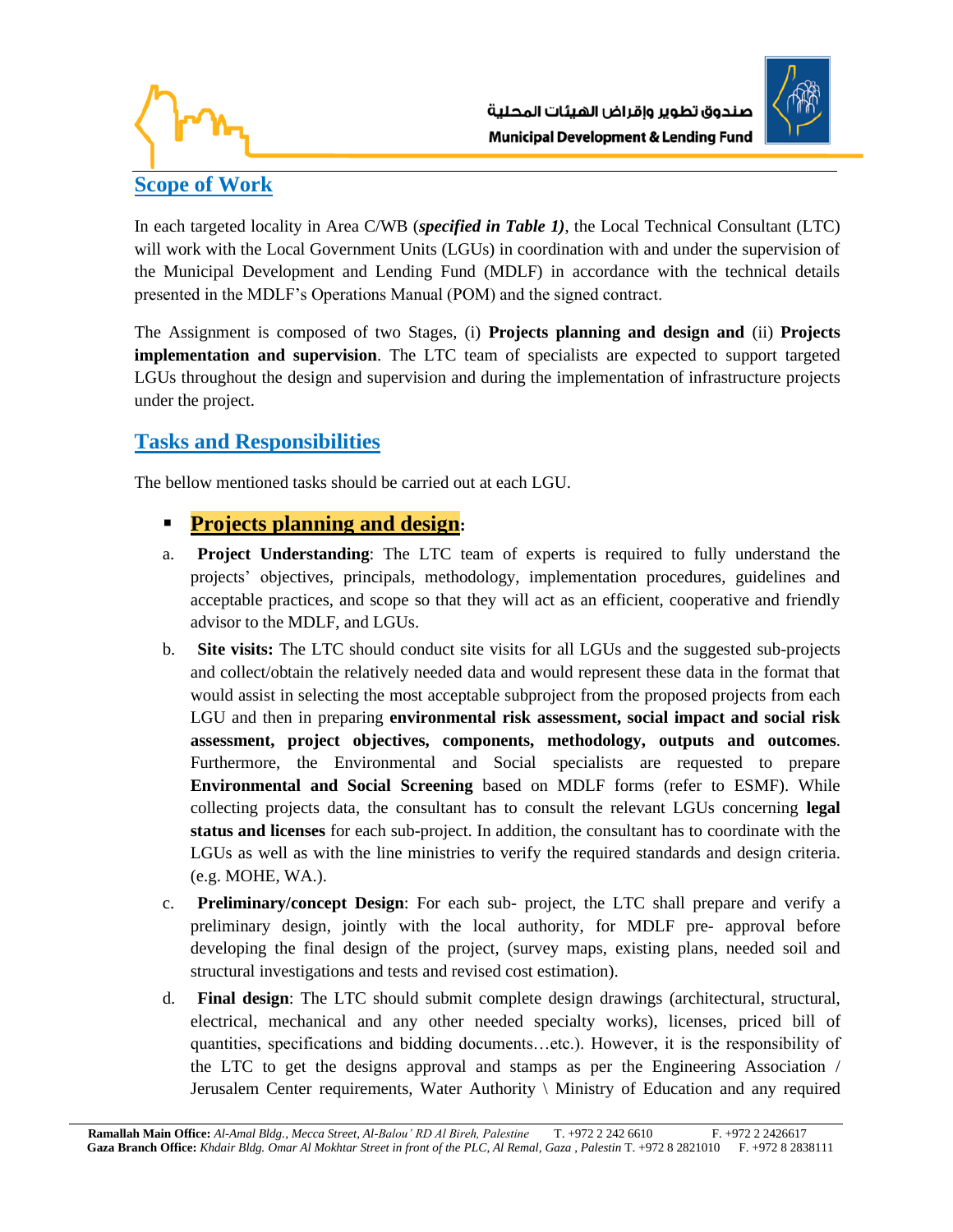



ministry or institution. The final designs should consider the environmental aspects in general any lessons learnt from previous implemented projects. In particular, the schools designs should be consulted with MoE headquarter in Ramallah.

- e. The LTC should ensure that the submitted design fully comply to environmental and social considerations illustrated in the Environmental and social framework (ESMF), and has obtained all required licensing and also comply with energy Efficiency manual where required.
- f. LTC will be responsible for final design of subprojects despite obtaining no objection from MDLF or other line ministries.
- g. The LTC should conduct **price analysis** for construction items (civil works, electrical works, and mechanical works) for all items that will be part of the design and BOQ and make sure the estimated cost is in line with the current local market prices. This analysis and the market prices for each item that will be implemented in all types of projects should be submitted to MDLF in the **stage of design** of the subprojects.
- h. The LTC shall also provide MDLF with priced BOQs, quantities takeoff in excel book related to every single sub- project as an annex with the final design.
- i. The LTC shall also enhance the capacity of targeted LGUs designated staff in setting up priorities under crisis and limited resources. They shall assist the LGUs in ensuring the soundness of social and environmental impact assessments, to identify a comprehensive range of impacts (that are beyond the narrow focus of safeguards) and determine adequate mitigation measures that reflect sound social analysis and are in compliance with the MDLF Environmental and Social Framework (ESMF). For each sub-project, the LTC shall prepare and submit for MDLF approval the Environmental and Social Management Plan (ESMP).
- j. The LTC shall assist the targeted LGUs and the MDLF in assessing the feasibility of projects and ensure their compliance with project objectives, concept, eligibility, safeguards and the environmental and social impact assessments to ensure that possible / negative impacts are identified and adequately mitigated.
- k. The LTC shall prepare **guidelines and templates** to help in assessment of the efficiency and effectiveness of the project in the sectors that the final list of projects are approved and will be designed and implemented in all LGUs (water, public facilities, roads, electricity … etc.) in achieving its expected results,
- l. The LTC should prepare **observation checklists, templates and other data gathering formats** to solicit the required information to assess the functionality and sustainability of the implemented sub-projects in all different types of infrastructure projects.
- m. The LTC shall help the targeted LGUs in **developing operation and maintenance plan.** *On job training will be done through the LTCs to prepare the O&M plans in line with the LGUs budgets. Build-in the know-how to prepare a maintenance plan including the needed budget, procedures and tools to perform reactive, routine and programmed maintenance.* The LTC will assist LGUs in preparing initial procurement plan. The LTCs shall fill the **baseline and outcome indicators** for each subproject and as requested from MDLF.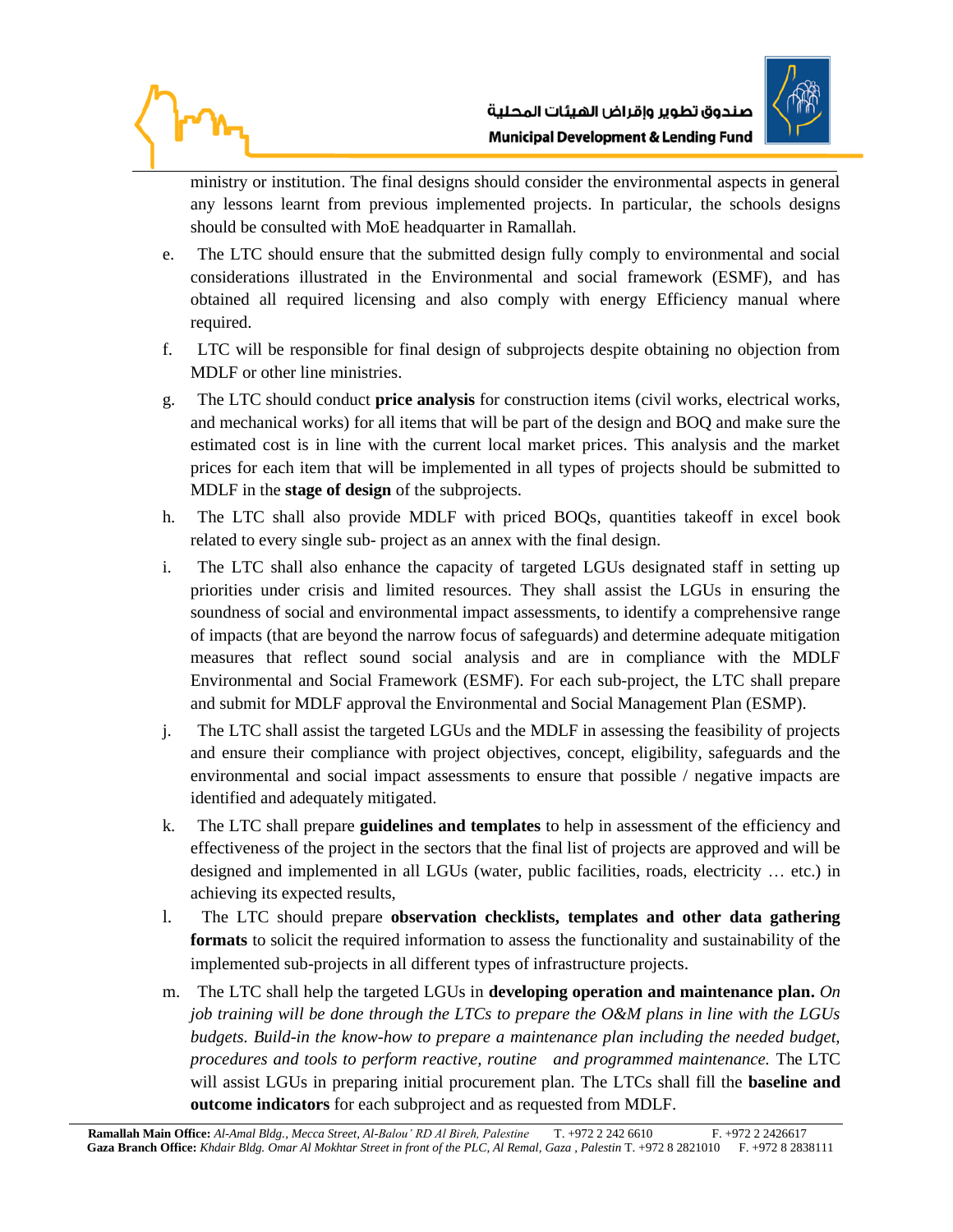



- n. The LTC should coordinate with the targeted LGUs, and related line ministries in finalizing all subprojects documents including: design drawings, specifications, bills of quantities (BOQs), tender documents and having the required permits and licenses.
- o. **Procurement stage**: The LTC shall provide technical support and on-job-training to targeted LGUs on each step of the procurement process including:
	- $\checkmark$  elaboration of procurement plans;
	- ✓ preparation of standard bidding documents and contractual documents including goods and works specifications, final BOQ and final approved designs.
	- ✓ , provide support and assist targeted LGU's in preparing templates of invitation to bids (RFB)
	- $\checkmark$  Attend pre-bid meetings, participate in bids opening sessions, provide support and assist in bids evaluation process;
	- $\checkmark$  Attend the bid opening session for each sub-project and be part of the evaluation committee of the bidders in case the LGU requests that.
	- $\checkmark$  Assist in preparing pre-bid meeting minutes, bids opening and evaluation report
	- $\checkmark$  collection of all bid documents (bidding offers, signed bid opening record, bid evaluation report, recommendation on the award, LTC opinion on the recommendation to award.) from targeted LGU's and submit to MDLF for no objection for contract award,

The members of LTCs who are participating in the procurement process, especially bids opening and evaluations, should be endorsed, in advance, by the local authority based on noobjection /endorsement from the MDLF.

- p. **Project file**: The LTC shall assist the targeted LGUs with creating and organizing independent and transparent project files for compliance with MDLF requirements. During the Project implementation, the LTC shall review the file periodically and make sure that all needed documents are well arranged and documented, LTC to submit electronic copy of project files documents at completion of subprojects.
- q. **Appeals**: The LTC should participate in a mediation process between LGUs and MDLF and any related competent authorities during a possible appeals process in case of project rejection or stopover. The LTC shall assist the MDLF in clarifying the reasons for rejection or stopover and help the LGUs in revising or redesigning the project, as needed.

### r. **For water, Electricity and school projects**:

The LTC shall assist the LGUs in preparation of institutional arrangements for the best maintenance and operation of projects. This should include preparation of the required documents, procedures and required approvals for the hours of operation of networks and distribution of water in order to avoid cutoff of water for some houses, the tariff, the fee collection and the cost of water service subscription.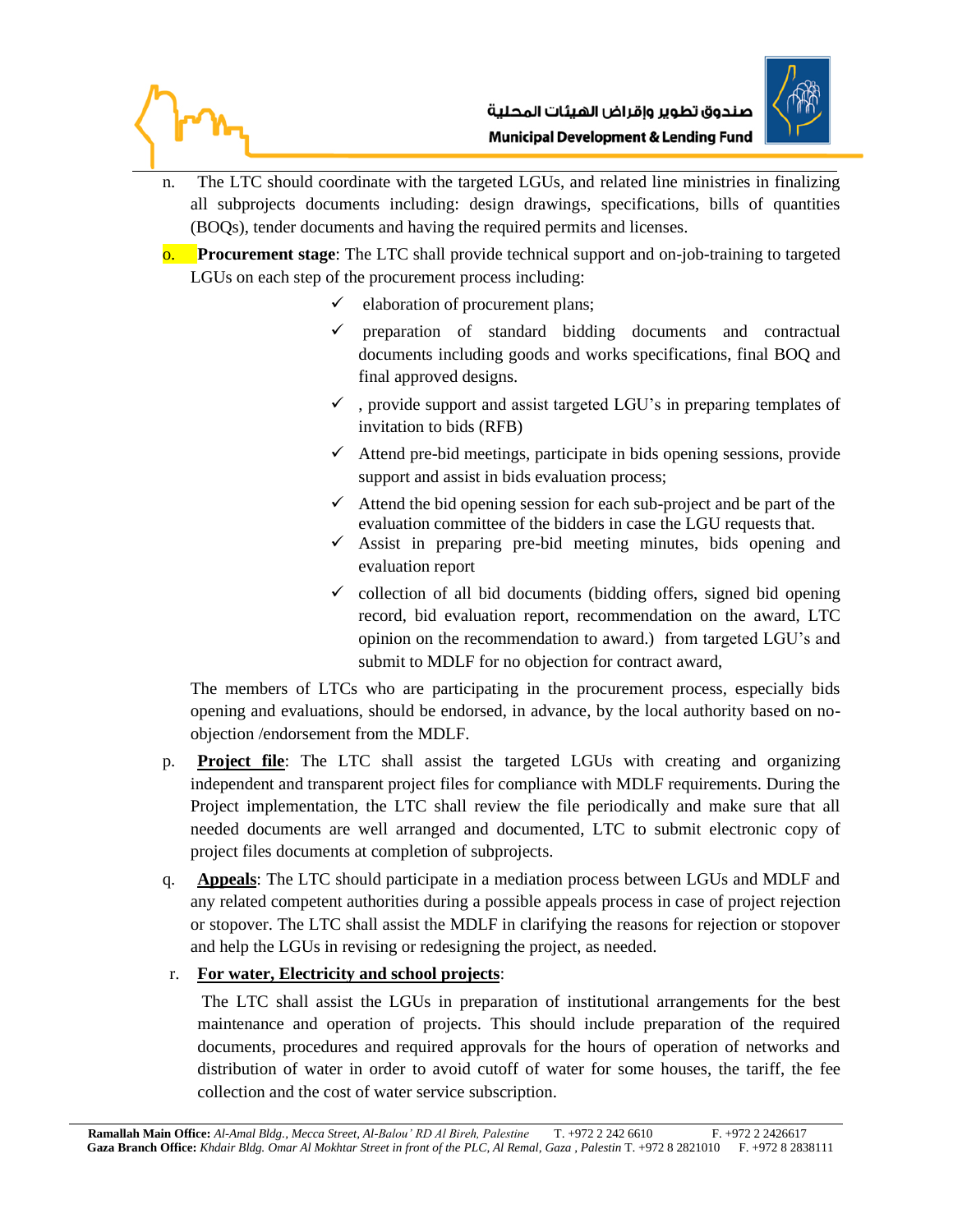



### **Sub-Projects Sustainability**:

- local technical consultants in coordination with MDLF will support the LGU's to understand the principles of sustainability indicators and assessment techniques to identify and monitor the sustainability phase of each infrastructure and a set of distinct steps to transform an infrastructure towards sustainability, when needed.
- The LTC will assist the LGU to hold Focus group consultation with the LGU's and the local community.
- The LTC environmental/ social specialists will provide awareness workshops on how to use cleaner production methods during the management of the projects eco-friendly schools, public buildings, place-making initiatives in roads, and the use of energy efficient equipment.
- LTC Water/environmental specialist will educate the LGUs how to monitor chlorination process in the water tanks.
- LTC environmental and social specialists will educate the LGUs how to monitor public health condition as well as the public awareness about water related/borne diseases with complete coordination with related authority.
- LTC social expert/experts will provide public awareness for water use for housewives and children.
- LTC experts will provide public awareness about good hygienic conditions and educate residents about energy efficient products.
- To educate the LGUs how to monitor water leakage, water/electricity illegal connections as well as the management of the services in general.
- To make sure that the projects are operated and managed by a functional (unit/personnel).
- To design and/or review the tariff and billing structure/specifications accordance to the PWA/PEA regulations. The LTC to provide the LGUs with billing structure regarding the electricity and water projects (if needed).

**NOTE**: **in the event that the LTC fails to carry out one or more tasks at the planning and design stage and resulted in financial, time impact due to this failure on the project, the LTC will bear all financial consequences incurred.**

### **Implementation and supervision Stage:**

This stage will include the supervision of the implementation of the infrastructure sub-projects listed in Annex A. Details on the tasks required from the LTC are elaborated below:

a. **The LTC should conduct daily site supervision for all sub- projects**. The day to day follow up shall be carried out by the LTC who will be responsible for all the activities on site and shall be present on site during all significant phases of the project to grant no objection to contractors requests and to ensure they comply with the project drawings and specifications and shall coordinate with all relevant parties, including the coordination of all activities carried out by complimentary ministers, directorates and the contractors.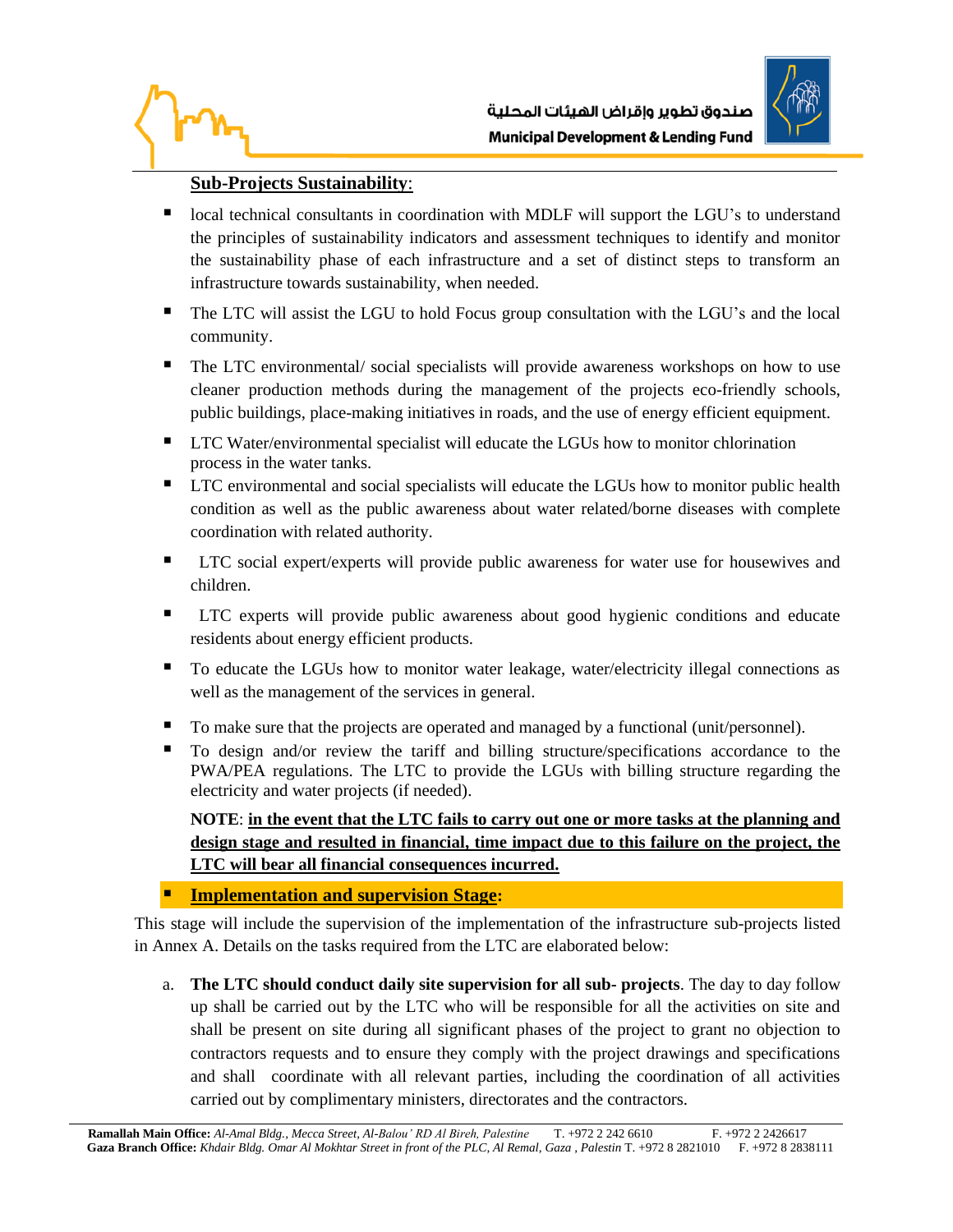



- b. **The LTC Environmental and social Specialist's field visit plan to be submitted for all ongoing sub-projects for MDLF**. Environmental and social consideration to be documented in daily, monthly, quarterly, and final reports. In case there is a severe issue that requires immediate action then the LTC Environmental and social Specialist should visit the site, assess the situation, support LGU engineer to verify it and solve it, and provide recommendation and proper action to be taken. This issue must be documented (report with photos) and sent immediately to LGU and MDLF.
- **c. Submit for the MDLF approval a consolidated updated procurement plan and a disbursement plan periodically and as required.**
- d. **Submit prices monitoring sheet and to be updated periodically and as required**.
- e. **Prepare detailed supervision formats and templates** to be used between the LGUs supervision and the contractor during all stages of projects implementation,
- f. **Monitor closely the implementation of the sub-projects and visit all targeted LGUs** during their sub-project's implementation. The LTCs has to provide evidence that the field visits took place, and prepare a field visit report describing the objective of the visit, the time, personnel, issues discussed, the achievements (including outputs indictors and outcomes), the obstacles and any issues which were identified giving causes and recommendations with concrete action plans for addressing them (by when and by whom).
- g. During the site visits the LTC shall ensure that all works are in compliance with the approved drawings and specifications, ensure that the works are executed within the scope of project, ensure that the contractor equipment's  $\&$  staff and other requirements are available as listed in the bidding documents, and ensure that all recommendations of the previous visit are taken inconsideration.
- h. The LTC shall attend when the required tests are carried out.
- i. The LTC's engineers should supervise the implementation of ESMP during the construction phase to ensure proper environmental and social supervision of works referring to liaison section below
- j. The LTC shall participate in reviewing the shop drawings and the Materials Submittals. The LTC should give the required recommendations to the municipalities for the correct actions or approvals for these issues.
- k. **Quality control measures: LTC to make sure that all required measures to ensure the project is constructed in accordance with the established standards were applied, quality control plans to be prepared, field inspection of works, supervise laboratory tests to ensure they are done** in a professional manner and provide scientific and engineering opinion on them before being sent to the MDLF. Train and Develop LGUs engineers (if available) on Quality Control: technical and administrative (specs, testing, interpretation of test reports, taking the proper decision, …, sampling procedures, the roles and responsibilities of testing labs, etc.). Dealing with Shop drawings and As-built drawings. LTC site engineer should attend all tests taken at project site.
- l. The LTC shall work closely with the LGUs and provide the needed technical support,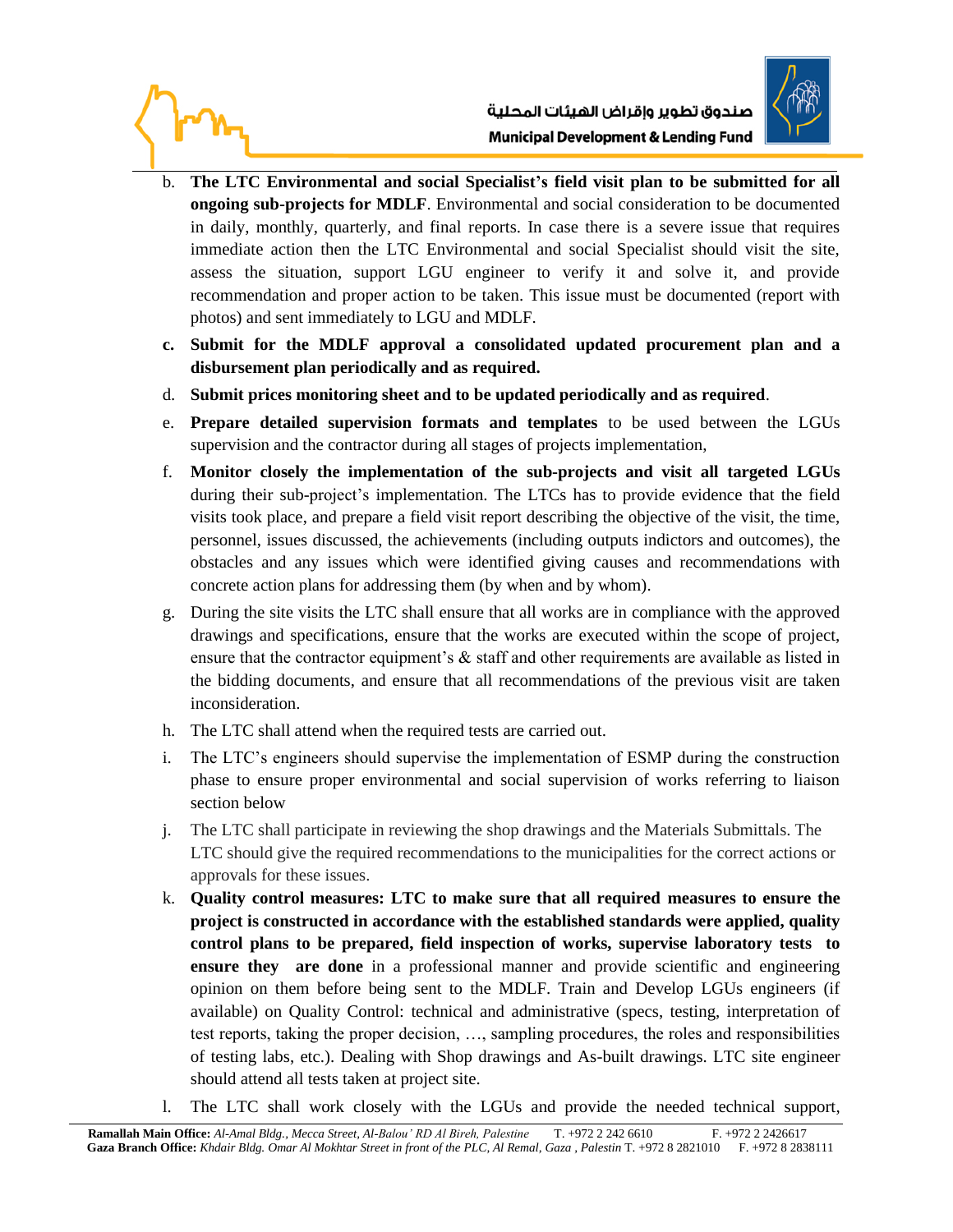



including clarifications on project implementation procedures, ensuring and verifying the need for variation orders and that LGU has formal approval from MDLF before dealing with them.

- m. The LTC shall assist the LGUs in preparing all the documents needed for any variation order. For LGUs those do not prepare the required documents for variation order, The LTC should prepare such documents that will be needed for any variation orders and to be submitted to MDLF. The preparation of documents includes the designs, specification, BOQ and estimated cost
- n. **Assess and audit the social and environmental impacts/mitigation and compliance through** developing a safeguard and environmental and social impact checklist in compliance with the Environmental and Social Management Framework (ESMP) and the environmental and social assessments, relative to the type of project as part of the periodic supervision to ensure compliance with safeguards and mitigation of negative impacts. The findings should be recorded during the site visits conducted by the engineers and annexed in the monthly and final reports. The LTC is required to coordinate with the MDLF Environmental Specialist in all aspects of environmental monitoring and mitigation. In addition, monitoring the application of the social, environmental and risk mitigation measures that were identified in the planning phase for the project and make sure with the LGUs that they are implemented, complied in addition to ensure community satisfaction of the implemented measures.
- o. As part of the ESMP implementation, the focus group consultation with the LGUs and the local community will be held. The Environmental specialist and the social mobilizers will provide the know how regarding the monitoring and reporting on possible adverse impact on the environment during the aftercare period.
- p. As part of the ESMP implementation, the focus group consultation with the LGUs and the local community will be held. The Environmental specialist and the social mobilizers will provide awareness on how to use cleaner production methods during the management of the projects eco-friendly schools, public buildings, place-making initiatives in roads, and the use of energy efficient equipment.
- q. **Provide technical support during the implementation including monitoring and evaluation process**. The LTC shall assess the operation and maintenance plan submitted by the LGUs, assist the targeted LGUs in making proper modifications, and advise on further development to such plan.
- r. To establish/reinforce linkages with regional services utilities, other local authorities or joint service councils and private sector (if needed) in the area to perform the needed maintenance, when it is beyond the LGU capacity. (MOUs could be signed between parties under MoLG supervision).
- s. The LTC should support the LGUs in official communications with the ministry's headquarters including local government, education, water authority, health, social protection for different issues.
- t. **Concerning the procurement process**, the LTC shall be responsible in ensuring that the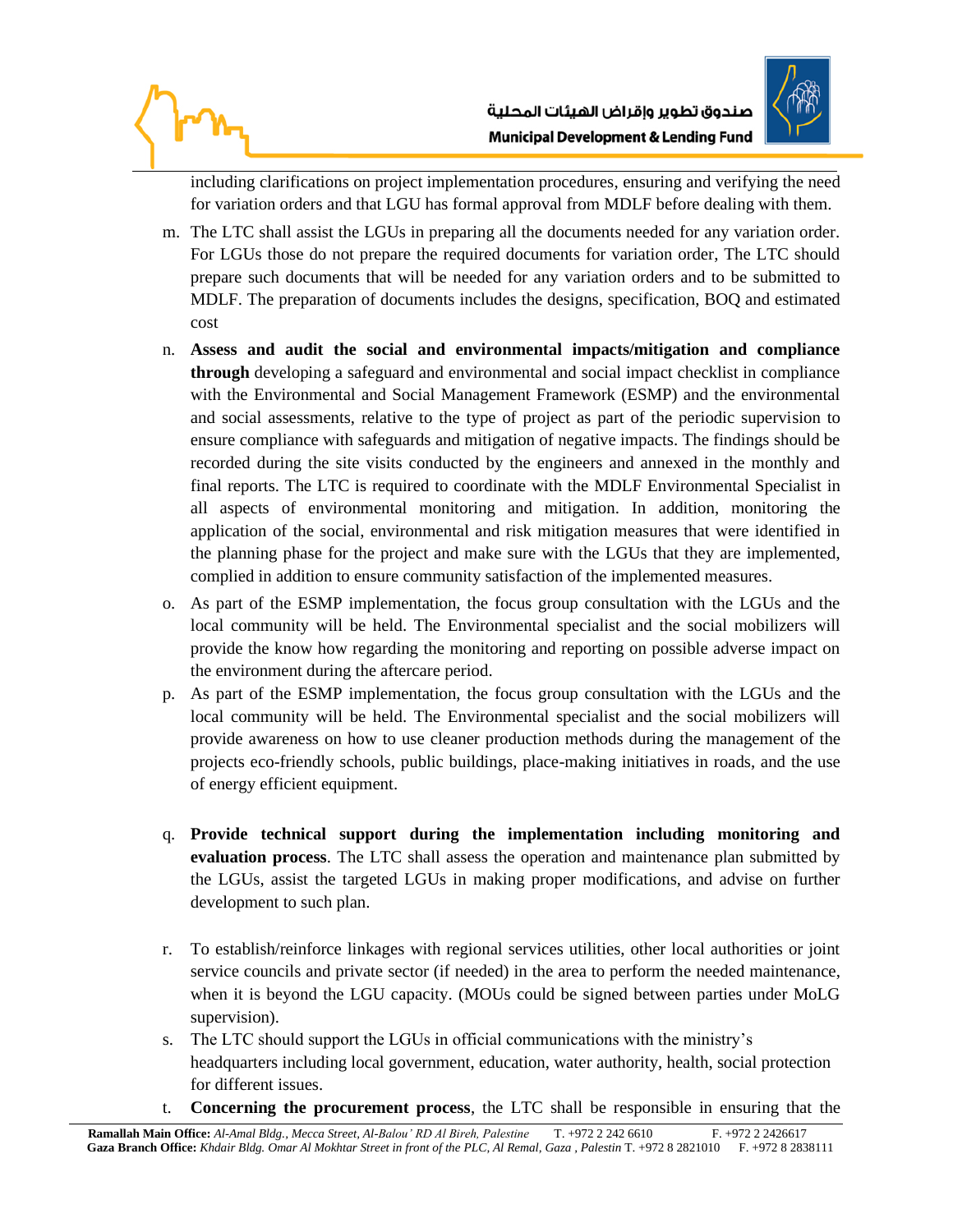



procurement guidelines as stipulated in the grant implementation agreements (GIAs) signed with the MDLF which are in line with the MDLF Procurement Manual are followed. To do so, the LTC will be required to:

- i. Periodically report to MDLF on the status of procurement actions and advice on timely corrective measures, if any, to be taken to avoid faulty procurement decisions.
- ii. **Post-completion inspection: The LTC** is responsible for inspecting the project once it has been completed. Like a field review, the post-completion inspection is not just confined to a visual inspection, but inspection must be comprehensive, and include structural, mechanical, and electrical inspections. Once the LTC considers the work to be complete, a committee for preliminary handing over will be formed form LGU, MDLF, line ministries, LTC.
- u. **Concerning Financial Management**: the LTC will assist that targeted LGUs as follow:
	- i. Reviewing invoices and confirming their accuracy and authenticity supported by all documentation that is necessary for further reviews by the MDLF and Financing Partners teams.
	- ii. Verifying that the amounts invoiced are consistent with the delivered work, purchased goods or delivered services.
- iii. Submit all approved invoices immediately within 10 days from the date of receipt from the LGUs along with all required main documents.
- iv. Ensuring that all sub-project related correspondence and documents including financial transactions, signed contracts, receipts, payment slips, bank transfers, etc., are properly maintained in separate files for review and audit by the consultants, the MDLF and the donor designated team and auditor. The files must be kept for at least five years after the project completion.
- v. Reviewing all invoices and supporting documents and ensuring that all adopted procedures by the LGUs are maintained and acceptable before submitting the payment documents to the MDLF.
- i. Concerning Social and Environmental Safeguards**:** the LTC shall ensure that the subprojects are in compliance with the MDLF Environment and Social Management Framework (ESMF). Ensure that the mitigation measures proposed in the EMP are identified and needed environmental actions were considered and implemented accordingly.
- ii. Ensure that LGUs include the Environmental and Social issues, complaints and noncompliance penalties in LGUs monthly and final report, in addition to review the final invoice to include penalties.
- v. **Concerning Overall Monitoring and Reportin**g**:** The LTC shall: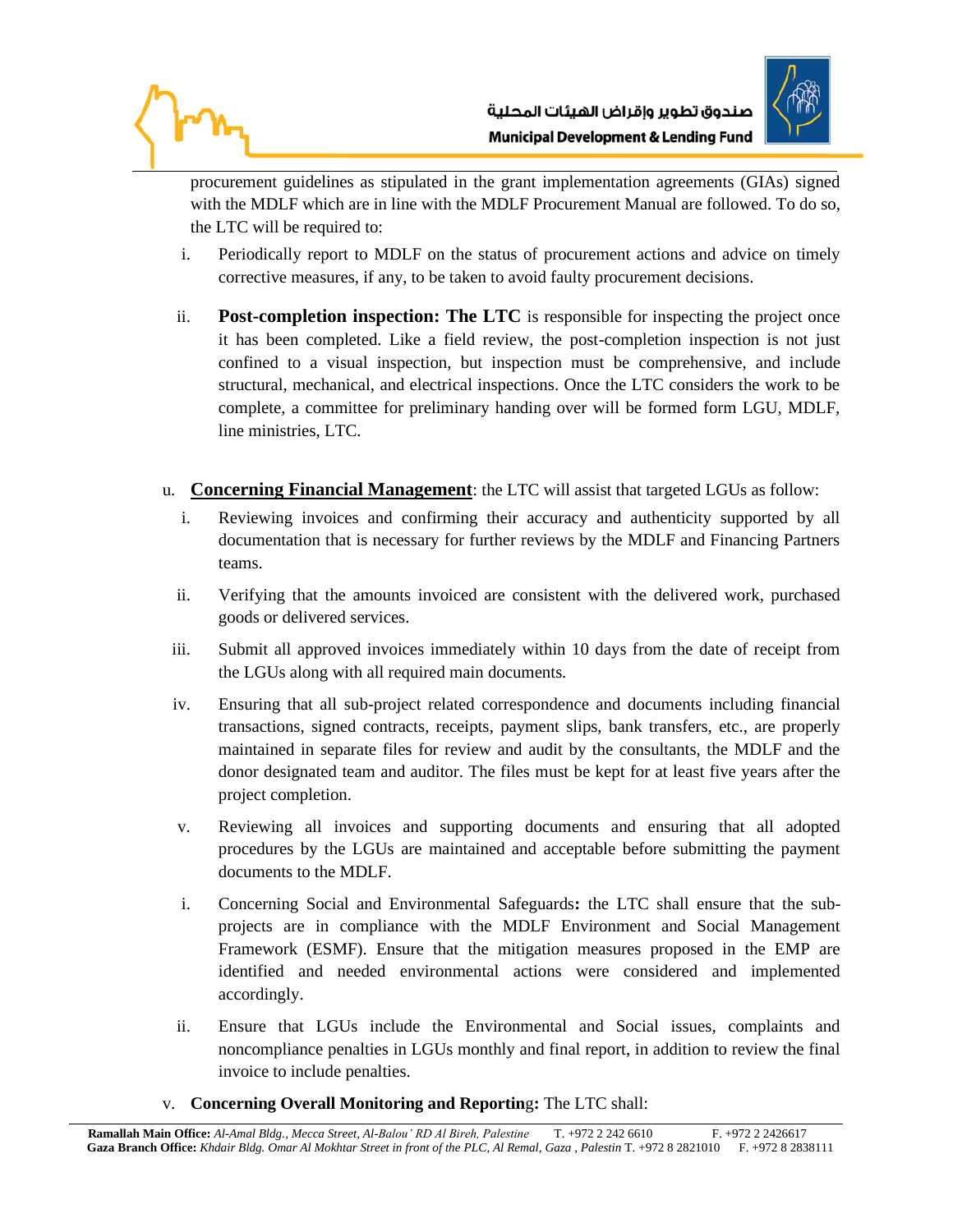



- i. Secure high-resolution photos in monthly manner with captions for the same scene of the project (before, during and after implementation) and provide MDLF with these photos.
- ii. Ensure that all project related correspondence and documents (including procurement documents, MDLF clearances and financial transactions) are properly maintained in separate files for review and audit by the MDLF, consultants, the Financing Partners designated team and auditor. Public disclosure of adequate information will also be managed. The files must be kept for at least five years after the project completion
- iii. Identify any difficulties and challenges that faces project implementation at the LGUs level as early as possible and maintain an open dialogue with those responsible aiming at finding solutions or corrective measures.
- iv. Conduct site visits to each project to monitor progress and quality of work and provide the LGUs with the technical assistance and support needed. Capture projects development by taking high resolution digital photos with captions throughout the project's implementation Stage.
- v. The LTC shall participate in visits of missions and any meetings requested from MDLF
- vi. The LTC shall assist LGUs with creating and organizing independent and transparent project files for compliance with MDLF requirements. Information on the final project application should be made public via the LGUs and MDLF websites and other public information outreach measures. During the Project implementation the LTC shall review the file periodically and make sure that all needed documents are well arranged and documented.
- vii. Develop a format, to be approved by the MDLF, for a weekly monitoring report to be used by the consultant's engineers; the monitoring reports would be prepared in full cooperation with the technical staff at the LGUs (if available). Summarize results and recommendations of the field visits monitoring reports and send them to the MDLF together with the field visits monitoring reports.
- viii. Capture best practices, lessons learned, and success stories to show impact in relation to the project objectives and include in its report.

#### **NOTE**:

- *The LTC will bear full responsibility for any additional costs that may result from inappropriate instructions given by his staff to the contractor.*
- *The consultant will bear full responsibility for any additional costs that may result due to the lack of follow-up required for the work in the project, which may result in delays in completing the work on time.*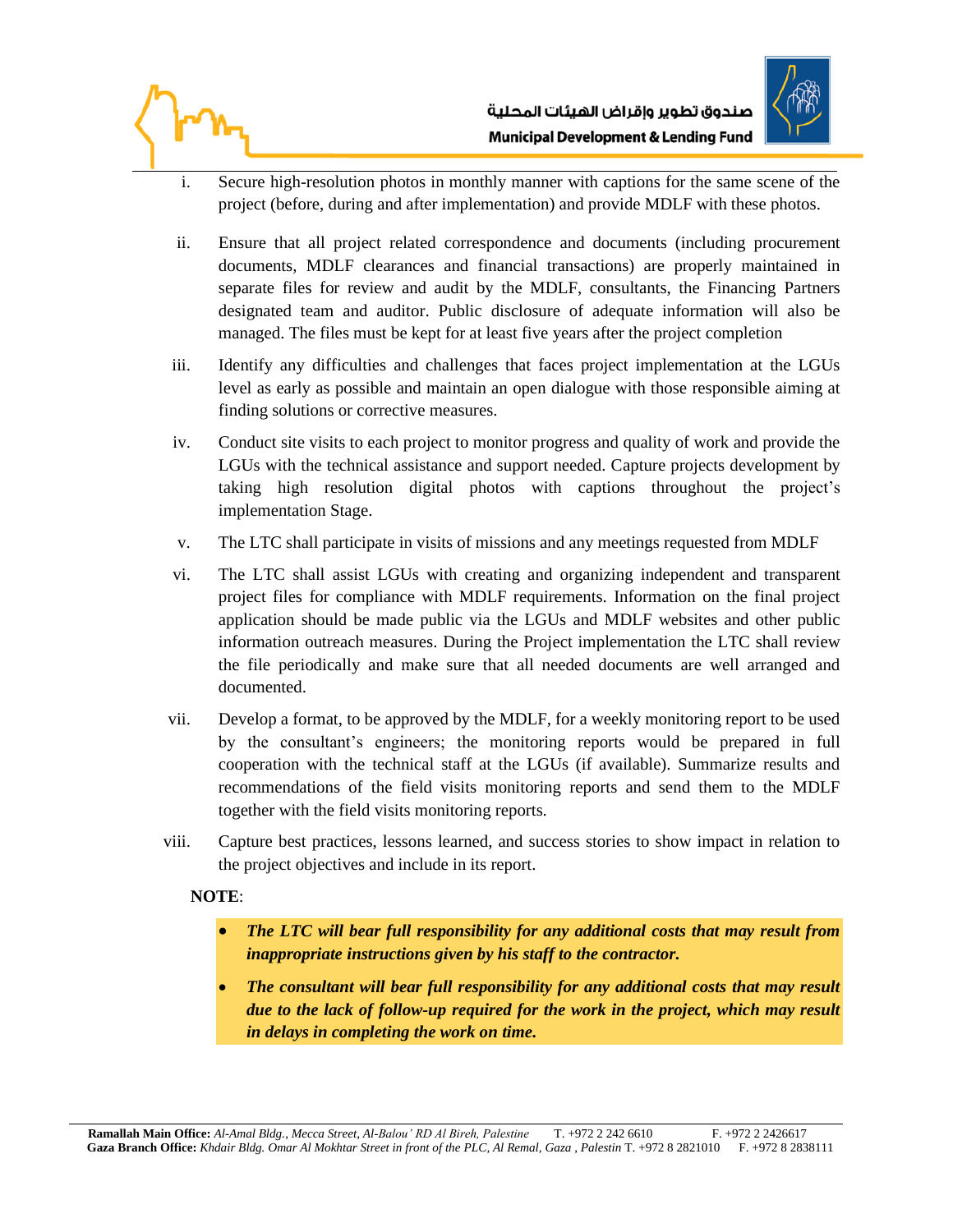

# **Communication**

The Consulting firm should maintain continuous and quick communication with the MDLF to ensure rapid transmission of all information and documents between LGUs and the MDLF. The LTC should attend weekly or bi-weekly meetings as may be requested by the MDLF or/and the LGUs. Furthermore, when required, all the LTC team should attend those meetings.

## **Deliverables**

The Consulting firm is expected to provide for the MDLF review and approval the following reports and deliverables:

**Inception Report** 

Within two weeks of signing the contract, the consultant will prepare an inception report including an action plan outlining his/her understanding of the assignment, scope of responsibilities, proposed approach and methodology, and implementation plan (including a time table showing key stages and milestones), with a results framework and staff responsibilities. This report should be in English language.

▪ **Summarized Monthly Progress Reports**

These reports should summarize the progress achieved in the assignment, result analysis of the main activities, the field visits conducted (in each LGU by date, objective and outcome), achievements, obstacles encountered during the reporting period and outlining planned steps during the following reporting period. It shall include as attachments the field visits reports, and the monthly progress report for every single project. The summarized monthly reports should be in English and in a monthly manner.

#### **Design Completion Report**

The consultant shall submit a design completion report annexed with the approved designs and related licenses for each single project that will be implemented under the project listed in **(annex AI). The market prices and analysis for all items for all types pf projects that were designed.** These outputs shall be submitted for approval according to accomplishment. This report should be in English language

▪ **Quarterly Implementation Progress Reports**

The consultant shall submit a quarterly implementation progress reports. These reports should be in English and in a quarterly manner (the time of providing the report shall be based on the reporting periods of the MDLF).

▪ **Implementation Completion Report**

The consultant should submit an implementation completion report within 2 weeks of completing the specified projects. This report should summarize achievements in reaching key performance indicators, improvements in implementation capacity and recommendations. This report should be in English language and accompanied by the other requested documents.

#### **Final Report**

 **Ramallah Main Office:** *Al-Amal Bldg., Mecca Street, Al-Balou' RD Al Bireh, Palestine* T. +972 2 242 6610 F. +972 2 2426617  **Gaza Branch Office:** *Khdair Bldg. Omar Al Mokhtar Street in front of the PLC, Al Remal, Gaza , Palestin* T. +972 8 2821010 F. +972 8 2838111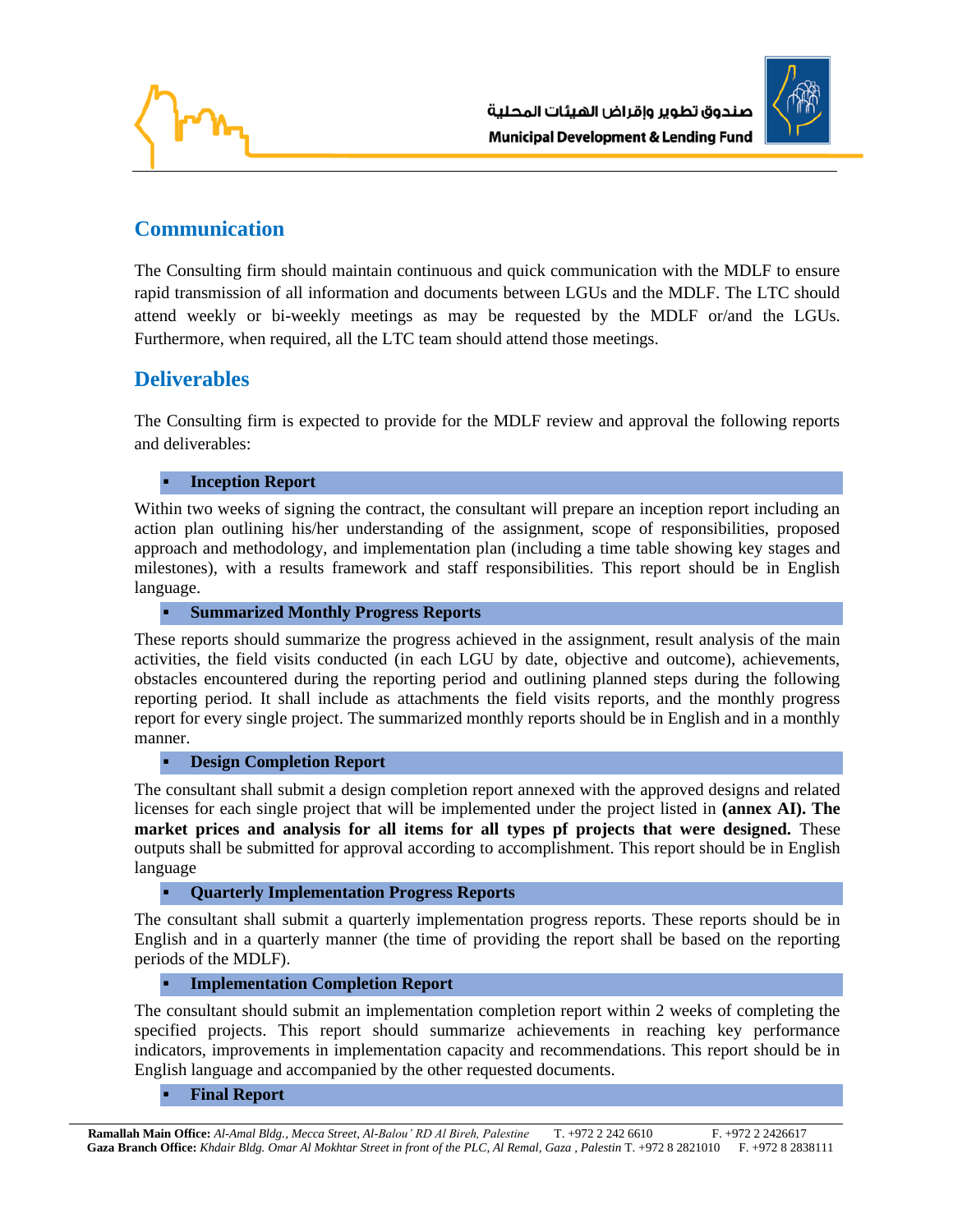



The consulting firm should prepare a draft final report ten days before the end of the assignment. This report should summarize the activities of the consulting firm including; a documentation of all collected data, the analyses, environmental and social safeguards, achieved outcomes, success stories, and lessons learned, obstacles, and recommendations for improvement.Upon receiving the MDLF comments on the draft final report, the consulting firm will modify and update the report within one week of receiving the MDLF comments. The Final report should be in English language and accompanied by the other requested documents.

*All documents shall be submitted in one hard and one soft copy.*

*NOTE: The consultant will bear the full responsibility in the event of his failure to perform his duties in following up projects or delaying delivery of the required reports or documents according to the terms of reference of the contract.*

## **Qualifications**

The consulting firm/Joint venture must have permanent office in the **West Bank Area**. This office should satisfy at least the requirements of the Engineering Association/ Jerusalem Center (office area, fax, telephone, copy machine, printer, computer and meeting room) and should be kept opened daily for all the duration of the assignment.

The consulting firm should have strong consulting and management background. Local government's management experts should support the MDLF and LGUs in performing their tasks. Different types of experts may be required to fulfill specific aspects related to the detailed data for each project. The consultant should have strong documented experience in appropriate infrastructure projects, and have completed similar tasks in a satisfactory manner.

The LTC shall provide **the below staff** and provide information demonstrating that they have the required qualifications and relevant experience to perform the Services with an appropriate number and mix of management, financial management, engineering, procurement, social and environment specialists to conduct and complete this assignment. The team should have good experience in providing training and on-job coaching related to the assignment.

*Due to the ongoing emergency situation caused by the COVID-19 pandemic, it is expected that certain constraints in efficiently carrying out the respective requested services. Therefore, the consultant should consider and include a high degree of flexibility within the contractual obligations, especially with regards to staff/experts allocation/engagement to promptly respond to any unforeseen unfortunate conditions.*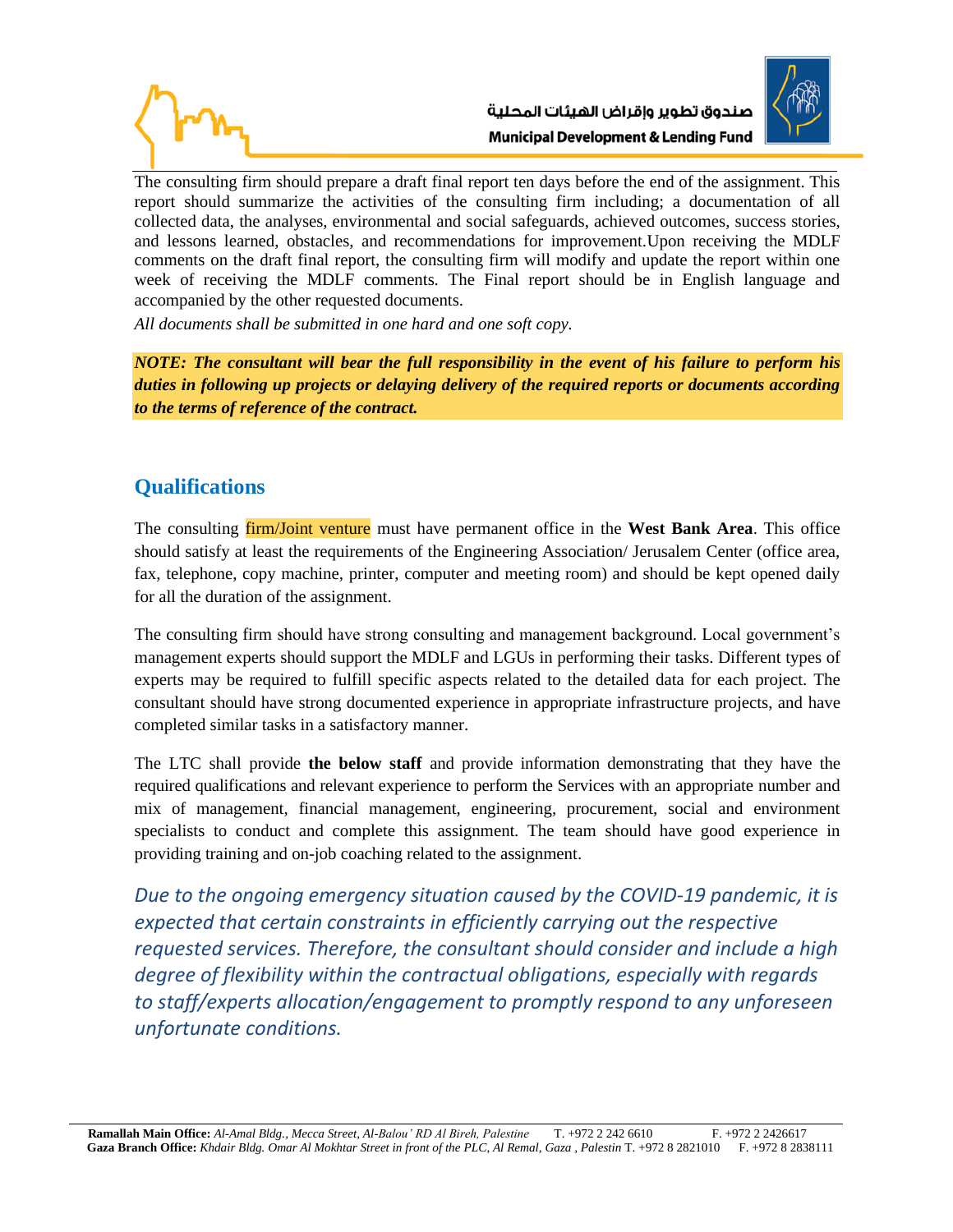



*The requested staff/team of experts are estimated to be sufficient for the proper and efficient execution of needed services, however, it is the consultant responsibility to ensure that all designs are according to the requested standards and implemented in the due time. It is the consultant responsibility to engage additional experts/staff, if needed, to meet the requested standards/specifications and anticipated deadlines included in the his offer/contract.* 

The consulting firm shall provide the following key specialists to work under this assignment with a total level of effort (LOE) of **30 person-month**.

| <b>Title</b><br>(Count)                                                                                                                                                                                                                                                                                                                                                                                                                               | <b>Minimum required qualifications</b>                                                                                                                                                                                                                                                                                                                                                                                                                                                                                                                                                                                                                                                                                                                                                                                                               |  |
|-------------------------------------------------------------------------------------------------------------------------------------------------------------------------------------------------------------------------------------------------------------------------------------------------------------------------------------------------------------------------------------------------------------------------------------------------------|------------------------------------------------------------------------------------------------------------------------------------------------------------------------------------------------------------------------------------------------------------------------------------------------------------------------------------------------------------------------------------------------------------------------------------------------------------------------------------------------------------------------------------------------------------------------------------------------------------------------------------------------------------------------------------------------------------------------------------------------------------------------------------------------------------------------------------------------------|--|
| <b>Team Leader</b>                                                                                                                                                                                                                                                                                                                                                                                                                                    | • Senior project manager with engineering background,<br>• He/she should have advanced professional and/or academic qualifications in<br>municipal engineering or related technical/development disciplines.<br>At least 10 years of experience in planning and managing infrastructure, and<br>social projects.<br>• Have experience in addressing issues related to management for local<br>government units in West Bank.<br>• He/she should have previous experience in similar assignments and in<br>working with and building the capacity of local government units' officials in<br>the fields of projects designing, procurement, implementation and<br>monitoring.<br>He/she should also possess strong analytical, communication, reporting and<br>people management skills, as well as solid mediating and consensus building<br>skills. |  |
| • Professional architectural engineer with at least 10 years of experience in<br>conducting infrastructure needs assessments,<br><b>Architectural</b><br>• architectural design, supervision and implementation of infrastructure<br><b>Engineer</b><br>projects especially schools and public building projects.<br>• He/she should have experience in technical designs,<br>supervision,<br>implementation and environmental mitigation procedures. |                                                                                                                                                                                                                                                                                                                                                                                                                                                                                                                                                                                                                                                                                                                                                                                                                                                      |  |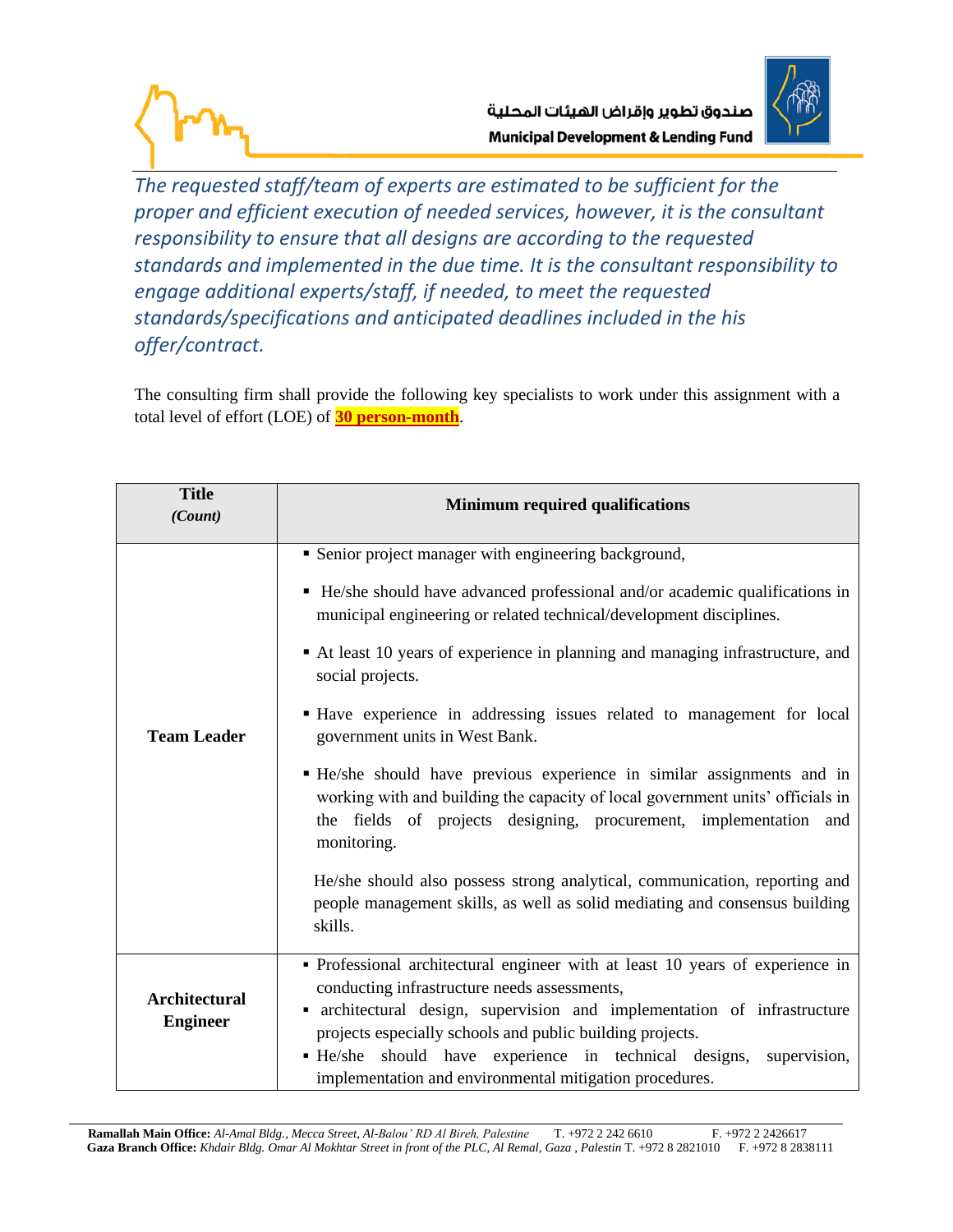$\sqrt{\mathbf{r}n_{1}}$ 



| <b>Structural</b><br>Engineer/designer                                                                                                                                                                                                                                                         | $\blacksquare$ Professional construction engineer with at least 10 years of experience in<br>conducting infrastructure needs assessments<br>• Wide Experience in structural design of Schools, public buildings, water<br>tanks, and water networks,<br>$\blacksquare$ Wide Experience in supervision and implementation of infrastructure<br>projects especially public buildings, water tanks and water networks.<br>• The construction engineer must have the experience and technical ability to<br>solve the technical problems that may arise during implementation stage.                             |  |  |
|------------------------------------------------------------------------------------------------------------------------------------------------------------------------------------------------------------------------------------------------------------------------------------------------|--------------------------------------------------------------------------------------------------------------------------------------------------------------------------------------------------------------------------------------------------------------------------------------------------------------------------------------------------------------------------------------------------------------------------------------------------------------------------------------------------------------------------------------------------------------------------------------------------------------|--|--|
| 3 civil engineers                                                                                                                                                                                                                                                                              | • 3 Professional civil engineers with at least 10 years of experience in<br>conducting infrastructure needs assessments,,<br>$\Box$ Wide Experience in supervision and implementation of infrastructure<br>projects especially schools and public buildings, water networks and roads.<br>should have experience in technical designs,<br>He/she<br>supervision,<br>implementation, quality control skills and environmental/ safety mitigation<br>procedures.                                                                                                                                               |  |  |
| <b>Mechanical</b><br>engineer                                                                                                                                                                                                                                                                  | Professional Mechanical Engineer, with at least 10 years' experience in<br>a.<br>mechanical design of similar projects (water tanks piping system, booster<br>stations design and installation, water networks) and implementation<br>assignments and following the implementation of related mechanical projects<br>(especially public buildings projects, water tanks piping system, booster<br>stations design and installation, water networks and environmental mitigation<br>procedures). Proven professional experience in energy efficiency and life-cycle<br>costing in mechanical-related projects |  |  |
| <b>Electrical Engineer</b>                                                                                                                                                                                                                                                                     | Professional electrical engineer with at least 5 years of experience in<br>٠<br>electrical network design, public buildings, elevated water tanks, electrical<br>and implementation assignments,<br>strong experience in following the implementation of related electrical<br>projects especially public projects, elevated water tanks, installation of new<br>electrical networks and environmental mitigation procedures.                                                                                                                                                                                |  |  |
| Professional civil engineer with at least 10 years of experience in designing<br>٠<br>of road projects.<br><b>Roads Engineer</b><br>He should have experience in supervision in roads projects.<br>٠<br>$\bf{I}$<br>He should have experience in design criteria for roads, have adequate<br>٠ |                                                                                                                                                                                                                                                                                                                                                                                                                                                                                                                                                                                                              |  |  |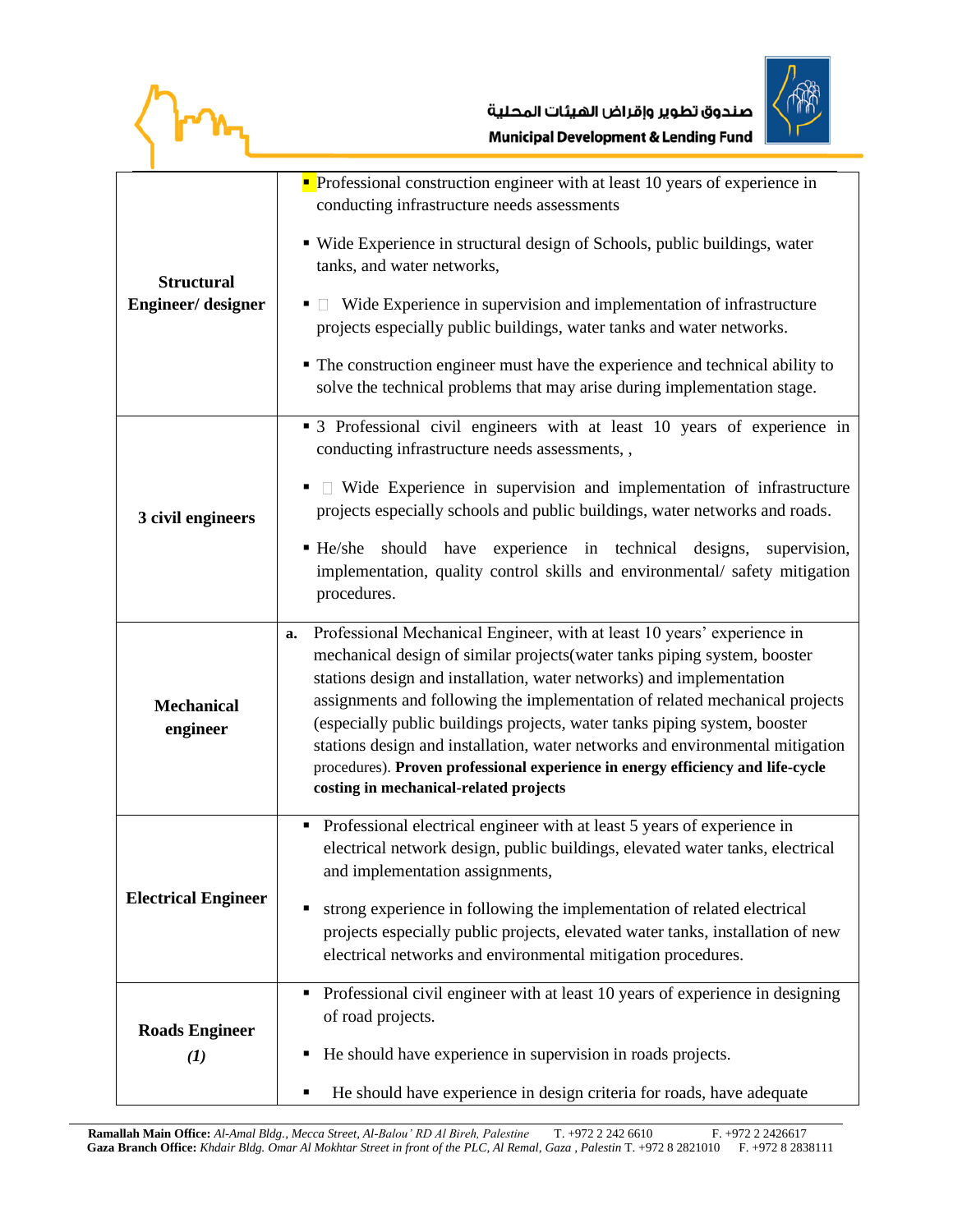$\langle$ Im $_{\rm t}$ 



|                                                | experience in the feasibility of projects, with experience in technical<br>designs, detailed drawings, profiles and drainage systems,<br>• strong experience in reviewing and verifying laboratory test reports good<br>experience in preparing bill of quantities of the different items for roads<br>projects. Good experience in supervision of roads projects.<br>Road engineer to have the experience and technical ability to solve the<br>technical problems that may arise during implementation.                                                                                                     |  |
|------------------------------------------------|---------------------------------------------------------------------------------------------------------------------------------------------------------------------------------------------------------------------------------------------------------------------------------------------------------------------------------------------------------------------------------------------------------------------------------------------------------------------------------------------------------------------------------------------------------------------------------------------------------------|--|
| Procurement<br><b>Specialist</b><br>1          | Professional procurement specialist having an engineering background with at<br>least 5 years of proven relevant past work experience.<br>Good knowledge of technical and operational aspects of procurement<br>٠<br>implementation and good knowledge of the procurement policies and<br>procedures.<br>Previous experience in surveying works, technical designs and specifications,<br>preparation of bidding documents for different types of contracts including<br>infrastructure projects.<br>Excellent communication and follow up skills as well as excellent report<br>writing skills are required. |  |
| <b>Quantity Surveyor</b>                       | Minimum 5 years in quantity surveying in public building projects especially<br>schools.                                                                                                                                                                                                                                                                                                                                                                                                                                                                                                                      |  |
| <b>Environmental</b><br><b>Specialist</b><br>1 | Professional environmental specialist with at least 7 years of experience in<br>٠<br>following the implementation of environmental mitigation procedures within<br>municipal infrastructure projects.<br>Experience in working with the international environmental considerations<br>and in developing and following Environmental Management Plan.                                                                                                                                                                                                                                                          |  |
| Social specialist<br>1                         | Professional social and community development at least 7 years of<br>$\blacksquare$<br>experience in carrying out community consultation for the identification of<br>community development projects focused on enhancing community<br>participation in municipal decision-making.<br>Experience with social impact assessments (identification, mitigation),<br>٠<br>participatory planning and budgeting, improvement of consumer satisfaction,<br>enhancement of customer relations by municipalities and utilities, public<br>awareness campaigns.                                                        |  |

 **Ramallah Main Office:** *Al-Amal Bldg., Mecca Street, Al-Balou' RD Al Bireh, Palestine* T. +972 2 242 6610 F. +972 2 2426617 **Gaza Branch Office:** *Khdair Bldg. Omar Al Mokhtar Street in front of the PLC, Al Remal, Gaza, Palestin* T. +972 8 2821010 F. +972 8 2838111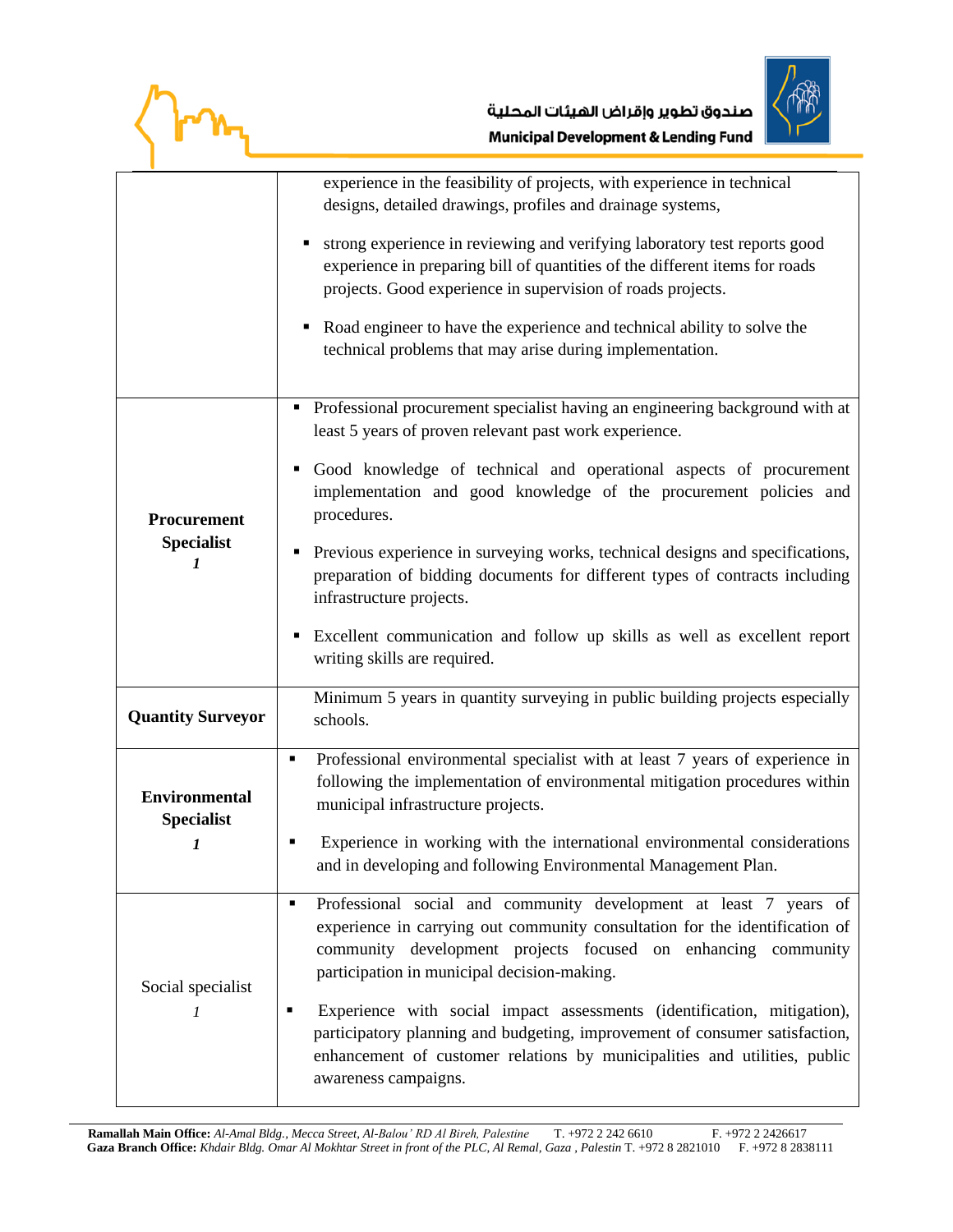



**• Capability and Experience in conducting community mobilization activities** such as, awareness workshops to the local communities to identify subprojects, action plans, update the communities' priorities, and engage LGU in the design of social/environmental mitigation measures as part of the ESMP. ▪ Minimum BSc degree in a related field (social studies, social development, etc.). ▪ At least 7 years of professional experience in communities' social development. ▪ Familiar with the Palestinian culture, traditions, and values across the different regions of the country. Familiarity with the Palestinian planning methodologies and systems (SDIP, , etc.) is a plus. ■ Sound facilitation and moderation skills ▪ Familiarity with Human Rights Based Approach and (HRBA) and Conflict Sensitive Project Management (CSPM) is a plus.

# **Timeframe**

The total duration of this assignment should be completed within a period of **24 months** from the date of signing the contract.

Deliverables breakdown and schedule:

| <b>ID</b>      | <b>Deliverable Name</b>                          | <b>Expected Due Date</b>                                     |
|----------------|--------------------------------------------------|--------------------------------------------------------------|
|                | <b>Inception Report</b>                          | After two weeks from signing the contract                    |
| $\overline{2}$ | <b>Monthly Progress Reports</b>                  | This report should be submitted by the end<br>of every month |
| 3              | Design Completion Report                         | After 3 months from signing the contract                     |
| 4.             | <b>Quarterly Implementation Progress Reports</b> | This report should be submitted every 3<br>months            |
| 5.             | <b>Implementation Completion Report</b>          | After 9 months from signing the contract                     |
| 6.             | <b>Final Report</b>                              | Ten days before the end of the assignment                    |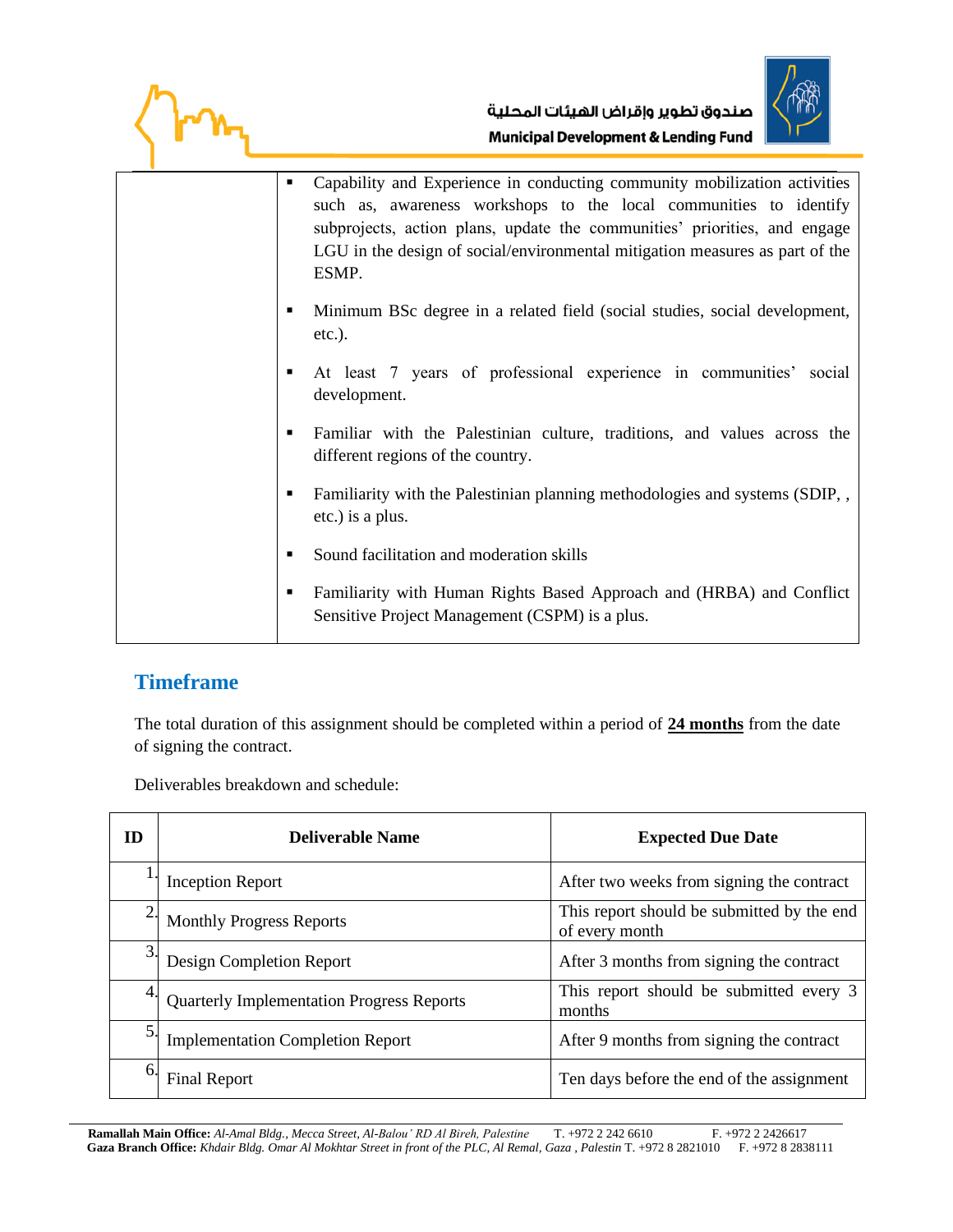



## **Consultant Selection Method**

The consultant will be selected in accordance with procedures set in the MDLF procurement manual– **Selection based on Quality-Cost based selection (QCBS**)

# **Contract Type and payments schedule**

This contract is a lump-sum contract. Payments will be arranged according to the following:

- **Payment 1:10%** of the contract amount upon the submission of the inception report acceptable to the client.
- **Payment 2**: **15%**of the contract amount upon the submission of the progress report (the design completion report) acceptable to the client. The report shall include the design and the bidding documents of all subprojects.
- **Payment 3: 15%** of the contract amount upon the submission of the progress report acceptable to the client. The payment is subject to the tendering of all subprojects and the award of 25% of the subprojects.
- **Payment 4: 15%** of the contract amount upon the submission of the progress report acceptable to the client. The payment is subject to the award of all subprojects and the completion of 25% of the subprojects.
- **Payment 5: 15%** of the contract amount upon the submission of the progress report acceptable to the client. The payment is subject to the completion of 75% of subprojects.
- **Final Payment**: **30%**of the contract amount upon the submission of the final report acceptable to the client. The payment is subject to the completion of all subprojects.

# **Project Administration**

The Municipal Development and Lending Fund (MDLF) will be responsible for the coordination of activities with the consultant, receiving and approving invoices for payments and for acceptance of the deliverables.

#### *The project manager is Eng. Naim Noubani the Head of the Technical Department His address is:*

Municipal Development and Lending Fund Al-Rishmawi Building, Al-Yasmin Street, Sateh Marhaba, Al-Bireh Palestinian Authority Tel: (02) 2426610; Fax: (02) 242 6617 E-mail: nnoubani@mdlf.org.ps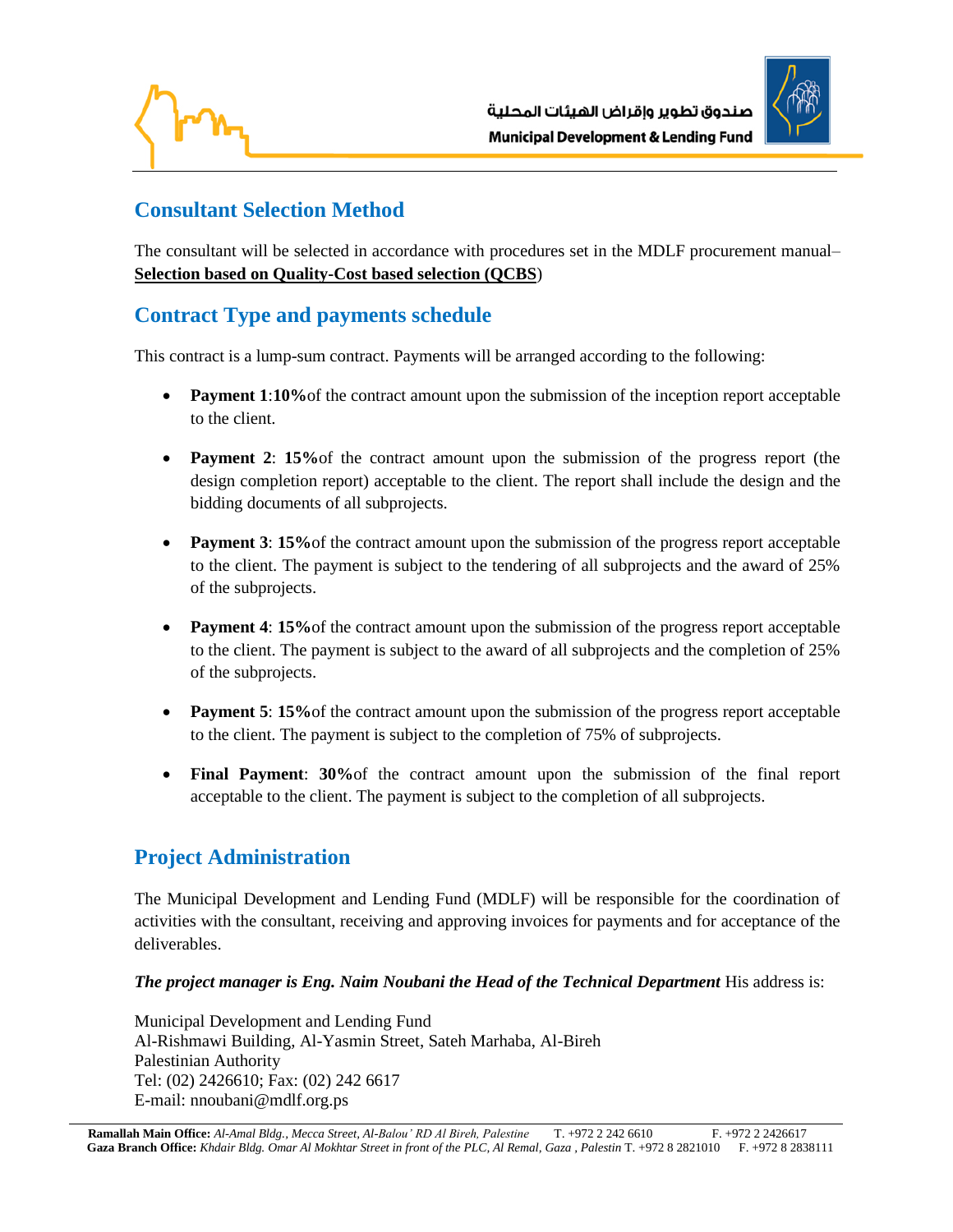



**Table (2): List of Localities and Social and Public Infrastructure Projects to be included under**